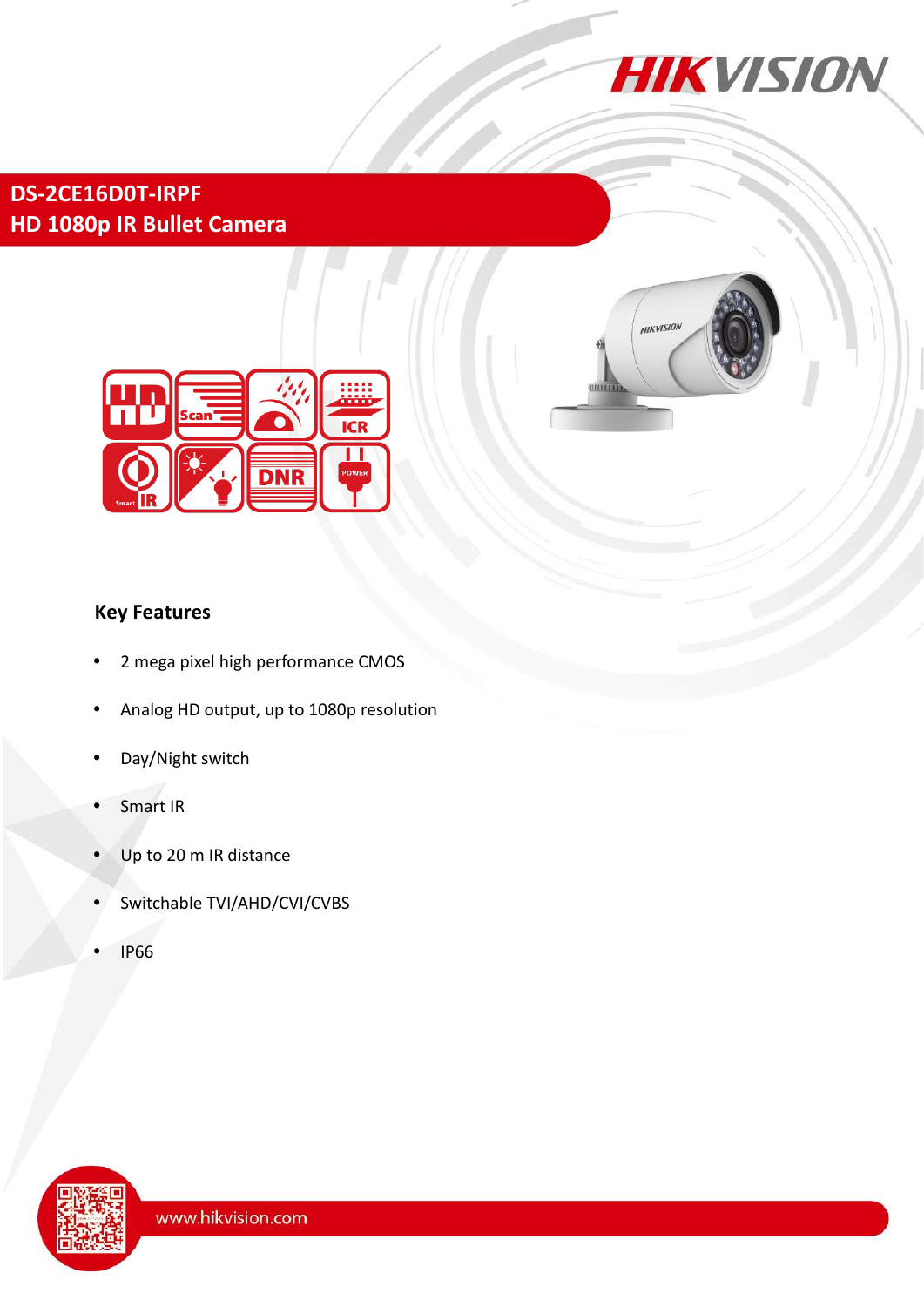

# **Specifications**

| Camera                        |                                                                             |
|-------------------------------|-----------------------------------------------------------------------------|
| Image Sensor                  | 2MP CMOS Image Sensor                                                       |
| Signal System                 | PAL/NTSC                                                                    |
| Frame Rate                    | PAL: 1080p@25fps<br>NTSC: 1080p@30fps                                       |
| Resolution                    | 1920 (H) × 1080 (V)                                                         |
| Min. illumination             | 0.01 Lux@(F1.2,AGC ON),0 Lux with IR                                        |
| <b>Shutter Time</b>           | 1/25 (1/30) s to 1/50,000 s                                                 |
| Lens                          | 2.8 mm, 3.6 mm, 6 mm fixed lens                                             |
| Horizontal Field of View      | 103° (2.8 mm), 82.2° (3.6 mm), 54° (6 mm)                                   |
| Lens Mount                    | M12                                                                         |
| Day & Night                   | IR cut filter                                                               |
| Angle Adjustment              | Pan: 0° to 360°, Tilt: 0° to 180°, Rotation: 0° to 360°                     |
| Synchronization               | Internal synchronization                                                    |
| <b>Menu</b>                   |                                                                             |
| AGC                           | Low/middle/high                                                             |
| Day/Night Mode                | Smart/color/BW(Black and White)                                             |
| <b>Backlight Compensation</b> | Yes                                                                         |
| <b>DWDR</b>                   | Yes                                                                         |
| Language                      | English                                                                     |
| <b>Functions</b>              | Brightness, Sharpness, DNR, Mirror                                          |
| <b>Interface</b>              |                                                                             |
| Video Output                  | 1 HD analog output                                                          |
| Switch Button                 | TVI/AHD/CVI/CVBS                                                            |
| <b>General</b>                |                                                                             |
| <b>Operating Conditions</b>   | -40 °C to 60 °C (-40 °F to 140 °F), Humidity 90% or less (non-condensation) |
| Power Supply                  | 12 VDC ± 15%                                                                |
| Power Consumption             | Max. 4 W                                                                    |
| Ingress Protection            | <b>IP66</b>                                                                 |
| Material                      | Plastic                                                                     |
| IR Range                      | Up to 20 m                                                                  |
| Dimensions                    | $\Phi$ 70 mm × 154.5 mm (2.76" × 6.08")                                     |
| Weight                        | Approx. 400 g (0.88 lb.)                                                    |

# **Order Model**

DS-2CE16D0T-IRPF